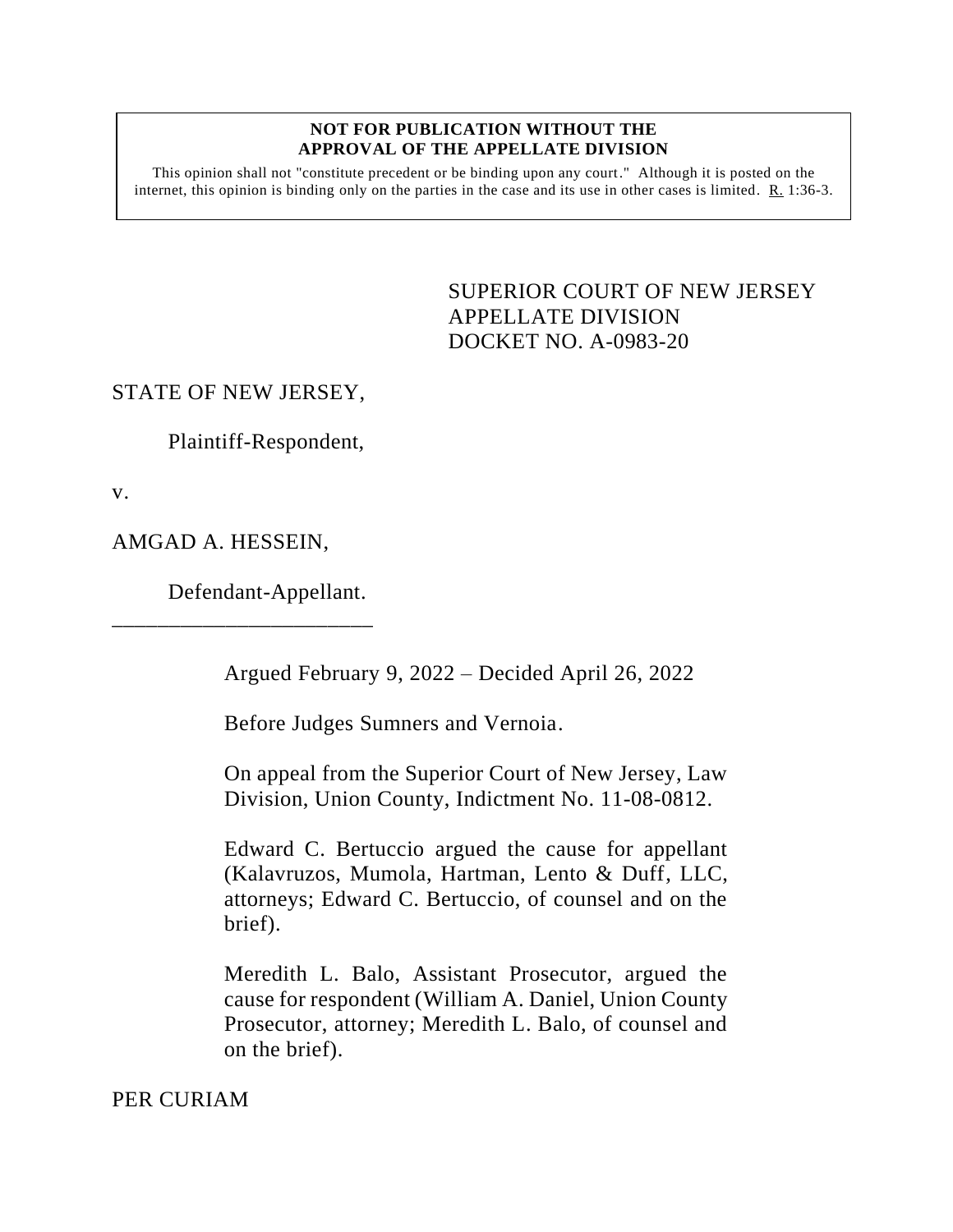In September 2016, defendant Amgad A. Hessein, a physician facing a thirty-eight-count indictment alleging billing fraud related to his medical practice, was on the verge starting his trial after completion of jury selection when he pled guilty to second-degree theft by deception, N.J.S.A. 2C:20-4(a), and second-degree health care insurance claims fraud, N.J.S.A. 2C:21-4.3(a). As part of the plea agreement, the remaining thirty-six counts were dismissed, and defendant entered into a consent order requiring forfeiture of \$2,000,000 and directing that he pay restitution in the amount \$235,093.75. Prior to sentencing defendant to an aggregate eight-year prison term and ordering forfeiture of funds and restitution, Judge John M. Deitch denied defendant's motion to withdraw his guilty pleas.

We found no merit to defendant's direct appeal—among various contentions he claimed the judge erred in denying his motion to withdraw his guilty pleas––and affirmed his convictions and sentence. State v. Hessein, No. A-1693-16 (App. Div. Oct. 1, 2018). Our Supreme Court denied defendant's petition for certification. State v. Hessein, 237 N.J. 315 (2019).

In March 2020, defendant filed another motion to withdraw his guilty pleas and vacate his sentence. Before the motion was heard, defendant filed a verified petition for post-conviction relief (PCR) alleging trial counsel was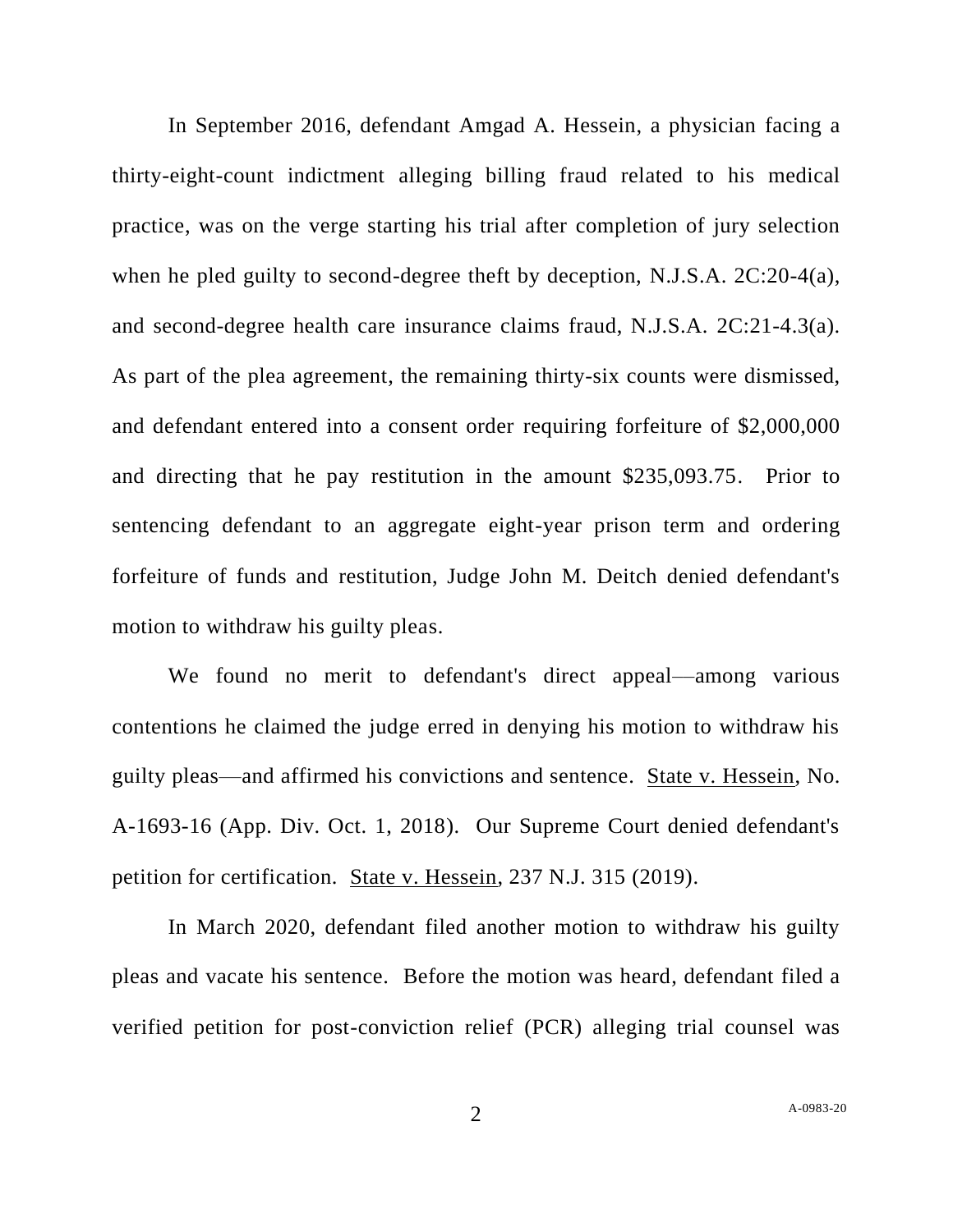ineffective by permitting him to enter guilty pleas including "an illegal civil consent order . . . forfeit[ing] property and money without . . . a restitution hearing," and by allowing him to plead guilty "to second<sup>[-</sup>]degree health<sup>[-</sup>]care insurance fraud instead of proceeding on a theory third[-]degree reckless health [ ] care insurance fraud." Defendant also made claims against appellate counsel, contending ineffective assistance of counsel by not challenging: the legality of the forfeiture consent order and the lack of a restitution hearing; and the factual basis of the guilty plea to second-degree health care insurance fraud. On November 12, Judge Deitch issued an order denying defendant's motion and his PCR petition without an evidentiary hearing. The judge's reasoning was set forth in a written decision.

On appeal, defendant argues

POINT I

## THE MOTION TO WITHDRAW THE GUILTY PLEA SHOULD HAVE BEEN GRANTED.

POINT II

# A POST[-]CONVICTION EVIDENTIARY HEARING SHOULD HAVE BEEN ORDERED BY THE TRIAL COURT.

We are unpersuaded and affirm substantially for the reasons cogently expressed by Judge Deitch in his written decision.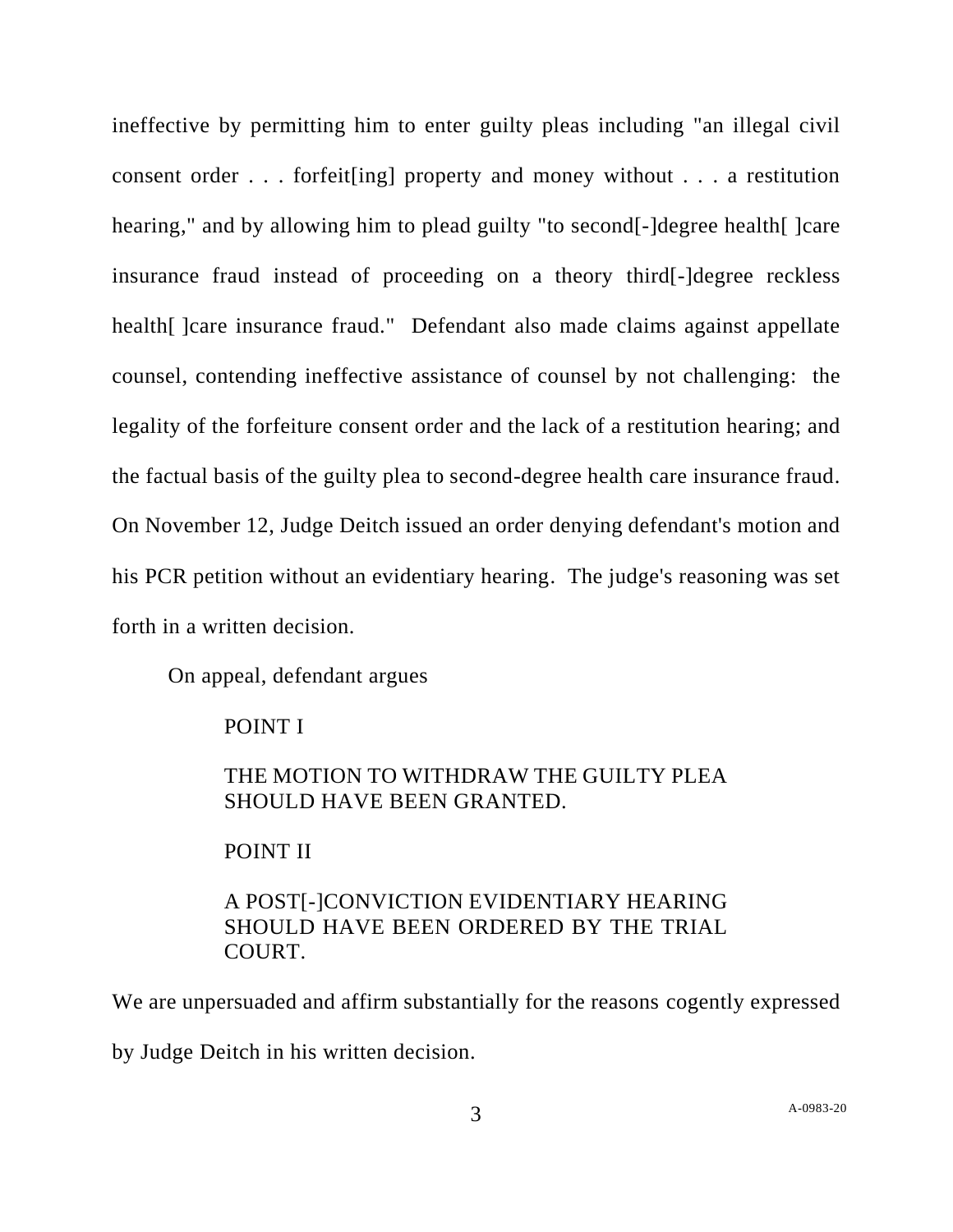To withdraw a guilty plea after sentencing, Rule 3:21-1 requires a defendant to establish vacation is necessary to correct a manifest injustice. In considering whether relief is appropriate, the motion judge must weigh the four factors identified in State v. Slater, 198 N.J. 145, 157-58 (2009): "(1) whether the defendant has asserted a colorable claim of innocence; (2) the nature and strength of defendant's reasons for withdrawal; (3) the existence of a plea bargain; and (4) whether withdrawal would result in unfair prejudice to the State or unfair advantage to the accused." Applying Slater, Judge Deitch properly exercised his discretion in determining that these factors did not weigh in defendant's favor and thus denied defendant's motion because there was no showing of a manifest injustice. See State v. Lipa, 219 N.J. 323, 332 (2014) (holding an appellate court reviews a trial court's decision on a motion to withdraw a guilty plea on an abuse of discretion standard).

As for the first factor, the judge held that defendant—as the judge did in denying defendant's previous motion to withdraw guilty pleas affirmed by this court on direct appeal––failed to set forth any colorable claim of innocence. Accordingly, the factor weighed against defendant.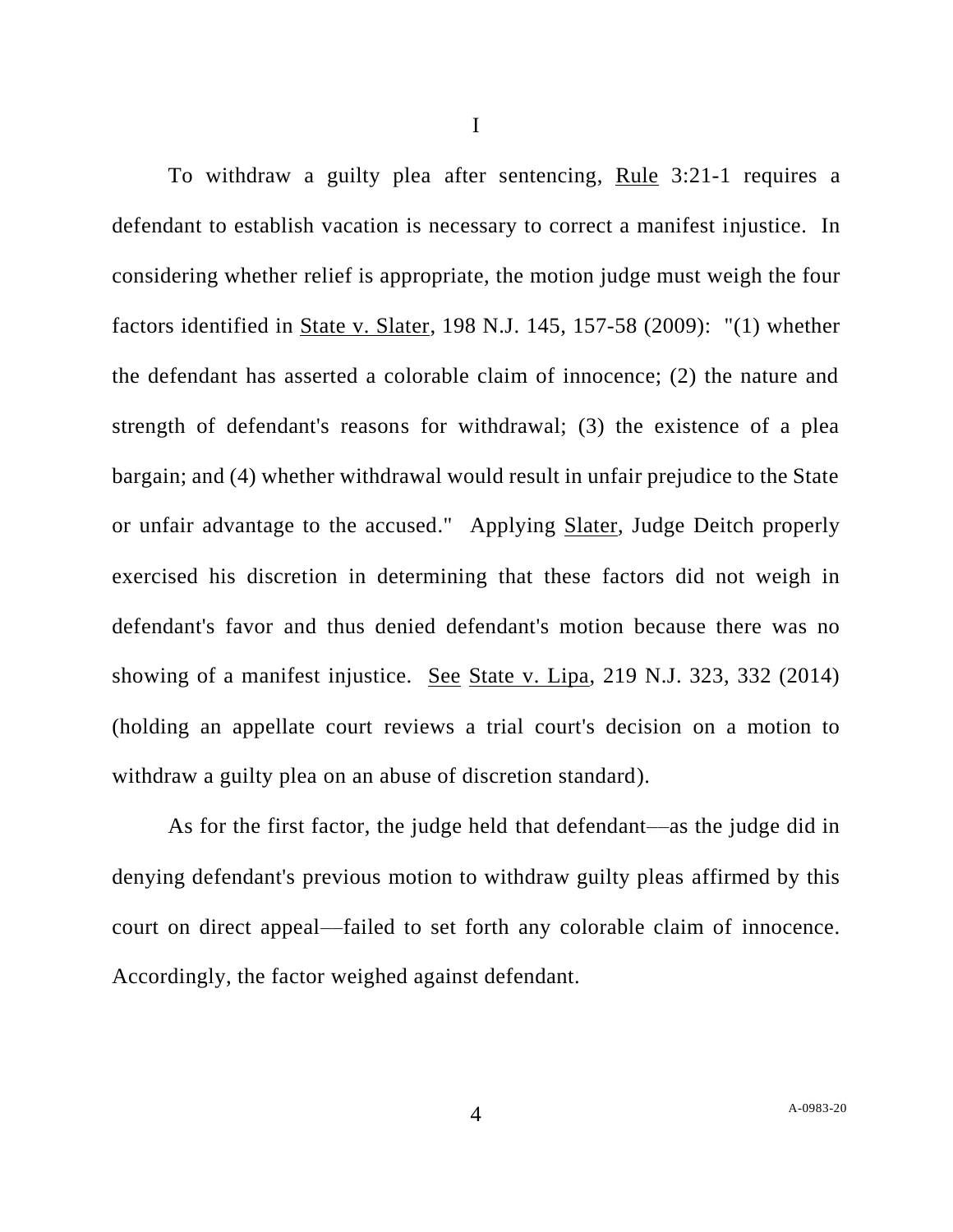As for the second factor, the judge rejected defendant's argument that there was a strong reason for plea withdrawal under State v. Masce, 452 N.J. Super. 347 (App. Div. 2017), and that the court's forfeiture order was illegal because it was based on a "civil consent judgment" used by the State to gain an unfair upper hand in criminal plea negotiations. The judge held the order "was a criminal consent order of forfeiture and the money was seized properly under N.J.S.A.  $2C:64-1(a)[(2)-(4)]$ ." Defendant's consent order addressed both

<sup>1</sup> N.J.S.A. 2C:64-1(a), in pertinent part, provides:

. . . .

Any interest in the following shall be subject to forfeiture and no property right shall exist in them:

(2) All property which has been, or is intended to be, utilized in furtherance of an unlawful activity, including, but not limited to, conveyances intended to facilitate the perpetration of illegal acts, or buildings or premises maintained for the purpose of committing offenses against the State.

(3) Property which has become or is intended to become an integral part of illegal activity, including, but not limited to, money which is earmarked for use as financing for an illegal gambling enterprise.

(4) Proceeds of illegal activities, including, but not limited to, property or money obtained as a result of the sale of prima facie contraband as defined by subsection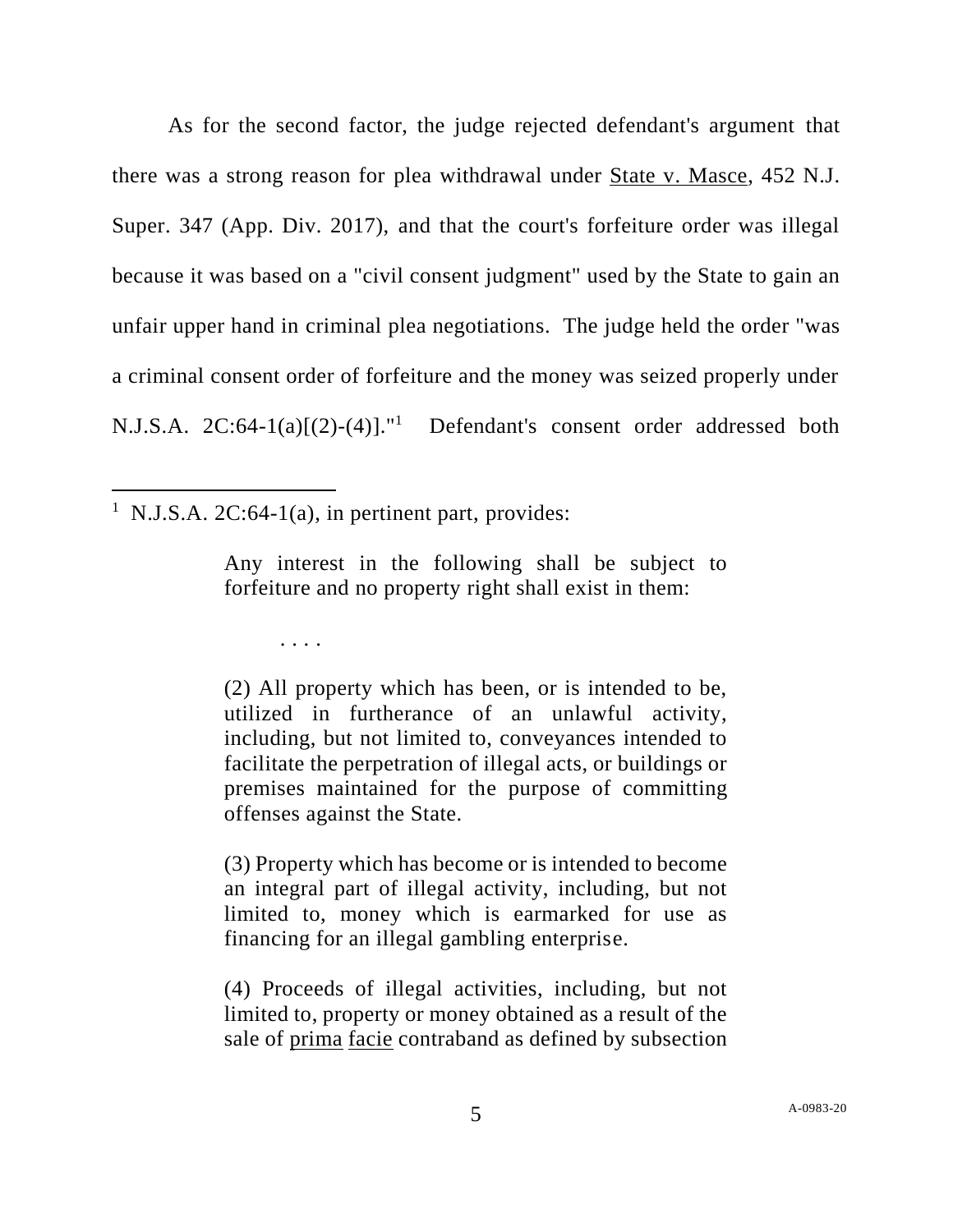restitution and forfeiture of defendant's property in the context of criminal proceedings, and there was no reference in the order to a civil judgment "or any judgment being entered against . . . [d]efendant." Masce is distinguishable because there the State sought to enter a civil consent order for restitution, which we held the trial judge lacked the authority to enter. 452 N.J. Super. at 358. Thus, the factor weighed against defendant.

As for the third factor, the judge noted that defendant reached a plea agreement, which typically isn't "given great weight in the balancing process," and highlighted that defendant had the "heavier burden in seeking to withdraw pleas entered as a part of a plea bargain." Slater, 198 N.J. at 160-161. The factor therefore weighed against defendant.

As for the fourth factor, citing State v. Smullen, 118 N.J. 408, 417 (1990), the judge explained that "when there are colorable reasons for withdrawal, coupled with an appropriate assertion of innocence, 'arguments against permitting withdrawal of a plea prior to sentencing weaken considerably' absent unfair prejudice or advantage." The judge held that was the situation here, as defendant did not offer proof of the other three factors to support withdrawal of

a. (1), proceeds of illegal gambling, prostitution, bribery and extortion.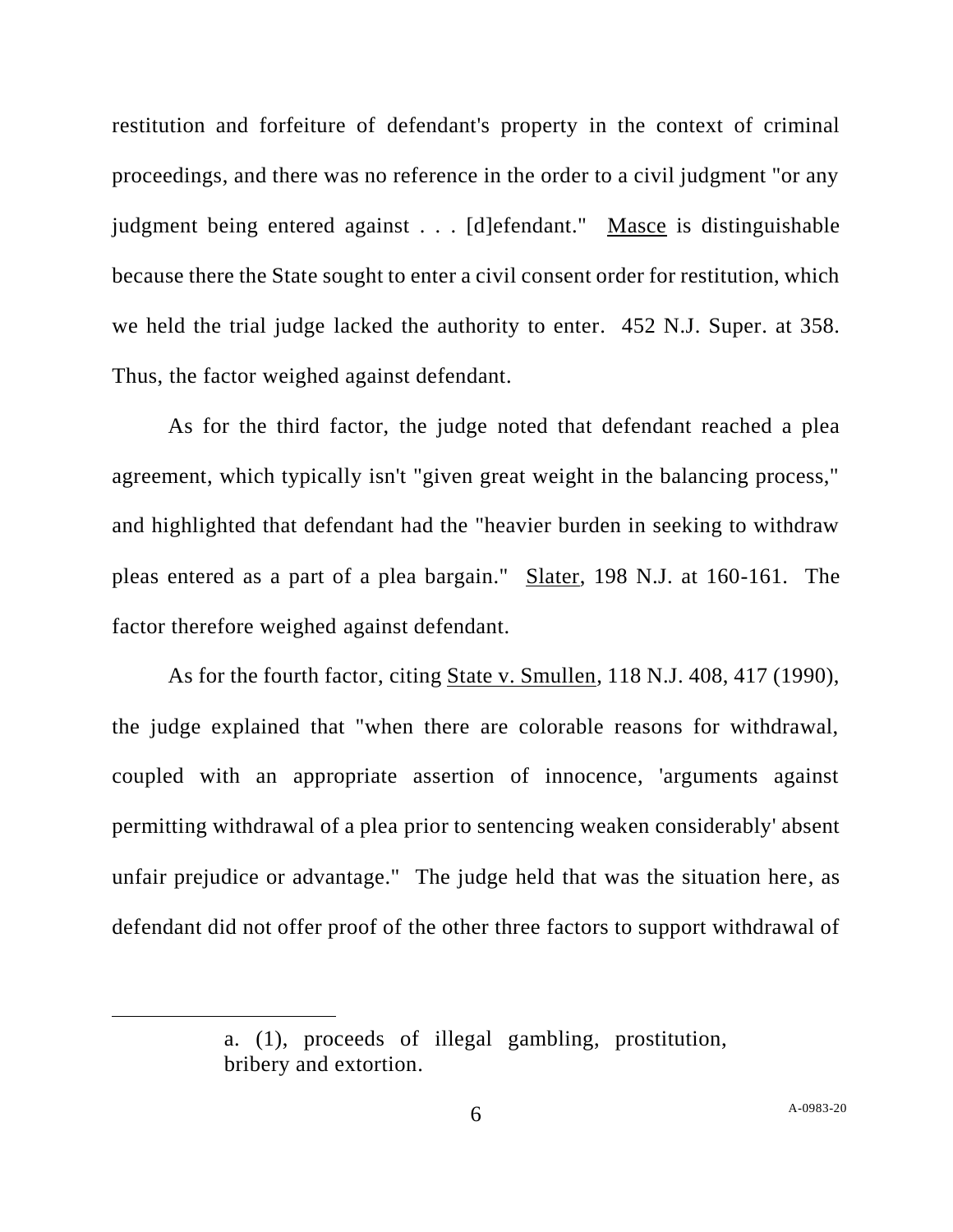his plea, and the State showed it would be prejudiced if a withdrawal was granted because "many of [its] witnesses [were] elderly or infirm and could no longer be available at trial." Hence, the factor weighed against defendant.

Like our previous opinion affirming the denial of defendant's first motion to withdraw his guilty pleas, we conclude Judge Deitch did not abuse his discretion in denying defendant's second motion to withdraw his guilty plea. The latest motion was merely a repackaged attempt to withdraw his guilty plea lacking in factual and legal support.

#### II

In denying defendant's PCR petition, the judge held that the contentions regarding trial counsel's errors concerning the illegality of his plea and sentencing "due to the existence of a purported civil consent order could have been raised upon direct appeal and are therefore precluded by R[ule] 3:22-4(a) and precedent." The judge, however, addressed the merits of defendant's other contentions against appellate counsel because they could not be addressed on direct appeal, and found they were without merit.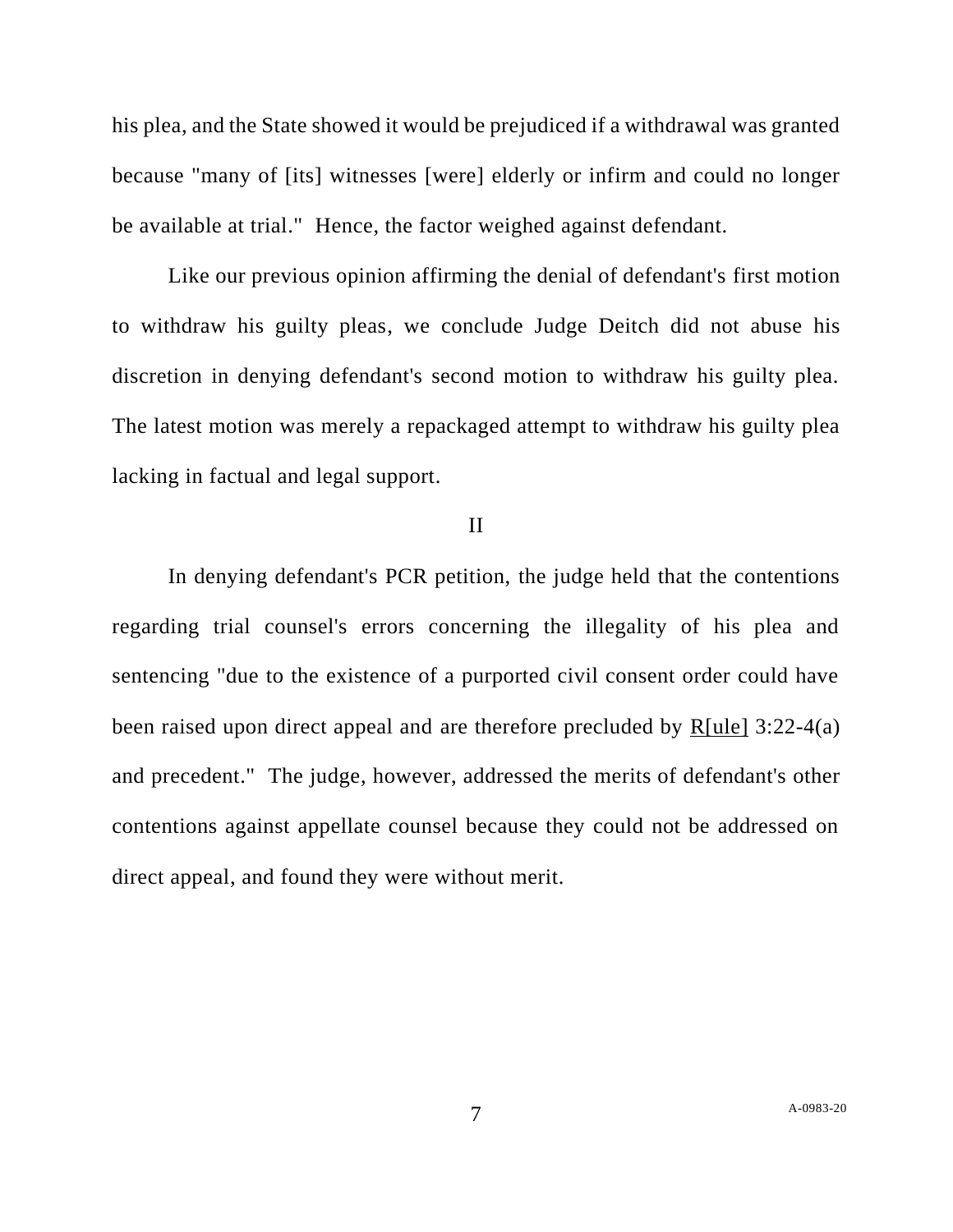We agree with the judge that claims against trial counsel were procedurally barred under Rule  $3:22-4(a)^2$  because they could have been raised

First Petition for Post-Conviction Relief. Any ground for relief not raised in the proceedings resulting in the conviction, or in a post-conviction proceeding brought and decided prior to the adoption of this rule, or in any appeal taken in any such proceedings is barred from assertion in a proceeding under this rule unless the court on motion or at the hearing finds:

(1) that the ground for relief not previously asserted could not reasonably have been raised in any prior proceeding; or

(2) that enforcement of the bar to preclude claims, including one for ineffective assistance of counsel, would result in fundamental injustice; or

(3) that denial of relief would be contrary to a new rule of constitutional law under either the Constitution of the United States or the State of New Jersey.

A ground could not reasonably have been raised in a prior proceeding only if defendant shows that the factual predicate for that ground could not have been discovered earlier through the exercise of reasonable diligence.

A denial of relief would be contrary to a new rule of constitutional law only if the defendant shows that the claim relies on a new rule of constitutional law, made retroactive to defendant's petition by the United States

<sup>&</sup>lt;sup>2</sup> Rule 3:22-4(a) provides: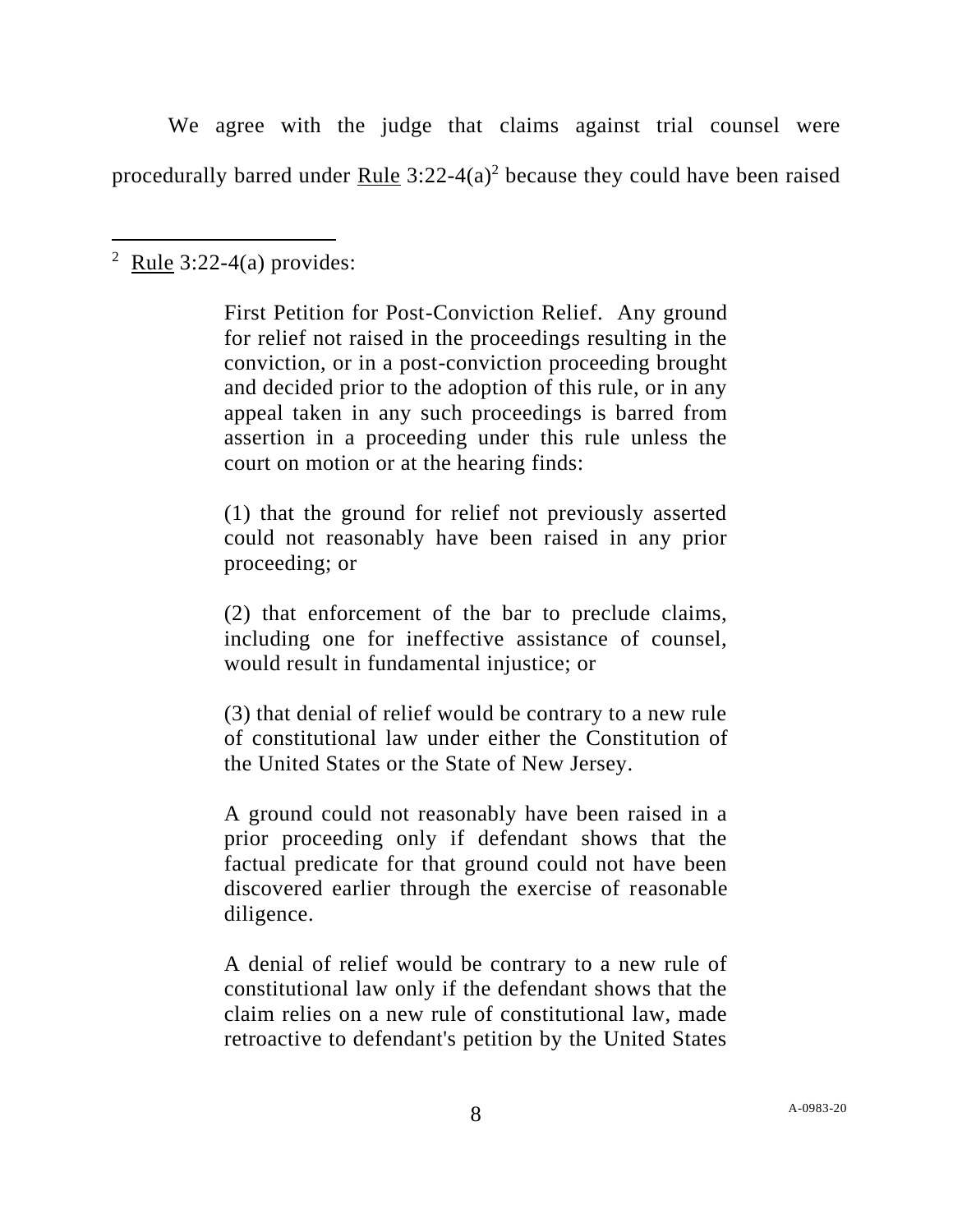on direct appeal. See State v. Szemple, 247 N.J. 82, 98 (2021) ("Rule 3:22-4(a) bars petitions that rely on grounds that could reasonably have been—but were not—raised during direct appeal, unless an exception applies."); State v. McQuaid, 147 N.J. 464, 483 (1997) (determining a defendant "may not use post-conviction relief to assert a new claim that could have been raised on direct appeal"). Conversely, the contentions that appellate counsel was ineffective because he should have argued the consent order was illegal and defendant should not have pled guilty are not procedurally deficient PCR claims. However, they were correctly rejected by Judge Deitch.

To succeed on a PCR claim, a defendant must demonstrate: (1) counsel's performance was deficient, and (2) the deficient performance actually prejudiced the accused's defense. Strickland v. Washington, 466 U.S. 668, 687 (1984); see also State v. Fritz, 105 N.J. 42, 58 (1987) (adopting the two-part Strickland test in New Jersey). A PCR judge should grant evidentiary hearings and decide claims on the merits only if the defendant has presented a prima facie claim of ineffective assistance, material issues of disputed facts lie outside the

Supreme Court or the Supreme Court of New Jersey, that was unavailable during the pendency of any prior proceedings.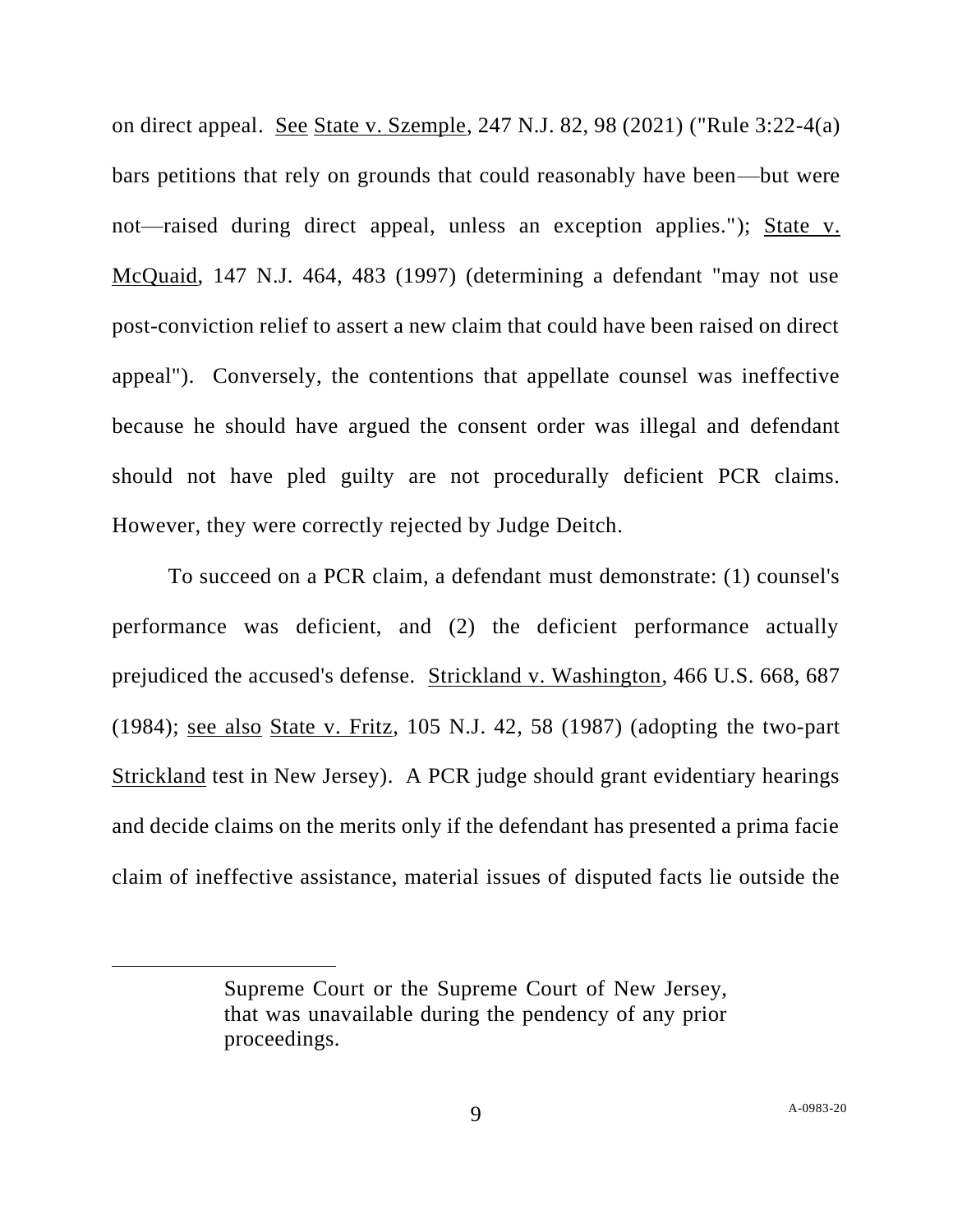record, and resolution of the issues necessitates a hearing. R. 3:22-10(b); State v. Porter, 216 N.J. 343, 354 (2013). These principles apply as well to a defendant's claim of ineffective assistance of appellate counsel. State v. Gaither, 396 N.J. Super. 508, 513 (App. Div. 2007).

There was no deficient performance by trial counsel which prejudiced defendant, therefore appellant counsel was not ineffective for failing to raise an issue that would not have constituted reversible error on direct appeal. See State v. Echols, 199 N.J. 344, 361 (2009). As noted, defendant's criminal consent order requiring the forfeiture of money was legal. The judge aptly reasoned that since "there was no illegal plea bargain to warn [d]efendant against accepting," trial counsel was not ineffective, and thus "there was no issue for appellate counsel to raise."

Regarding appellate counsel's alleged failure to argue that trial counsel erred in permitting defendant to plead guilty to second-degree health care insurance fraud rather than advancing a theory of third-degree reckless health care insurance fraud, the judge properly noted defendant "knowingly and intelligently pled guilty to second[-]degree health care [insurance] claims fraud," as evidenced in the trial record. The judge further commented that the factual sufficiency of defendant's plea was raised and rejected on direct appeal.